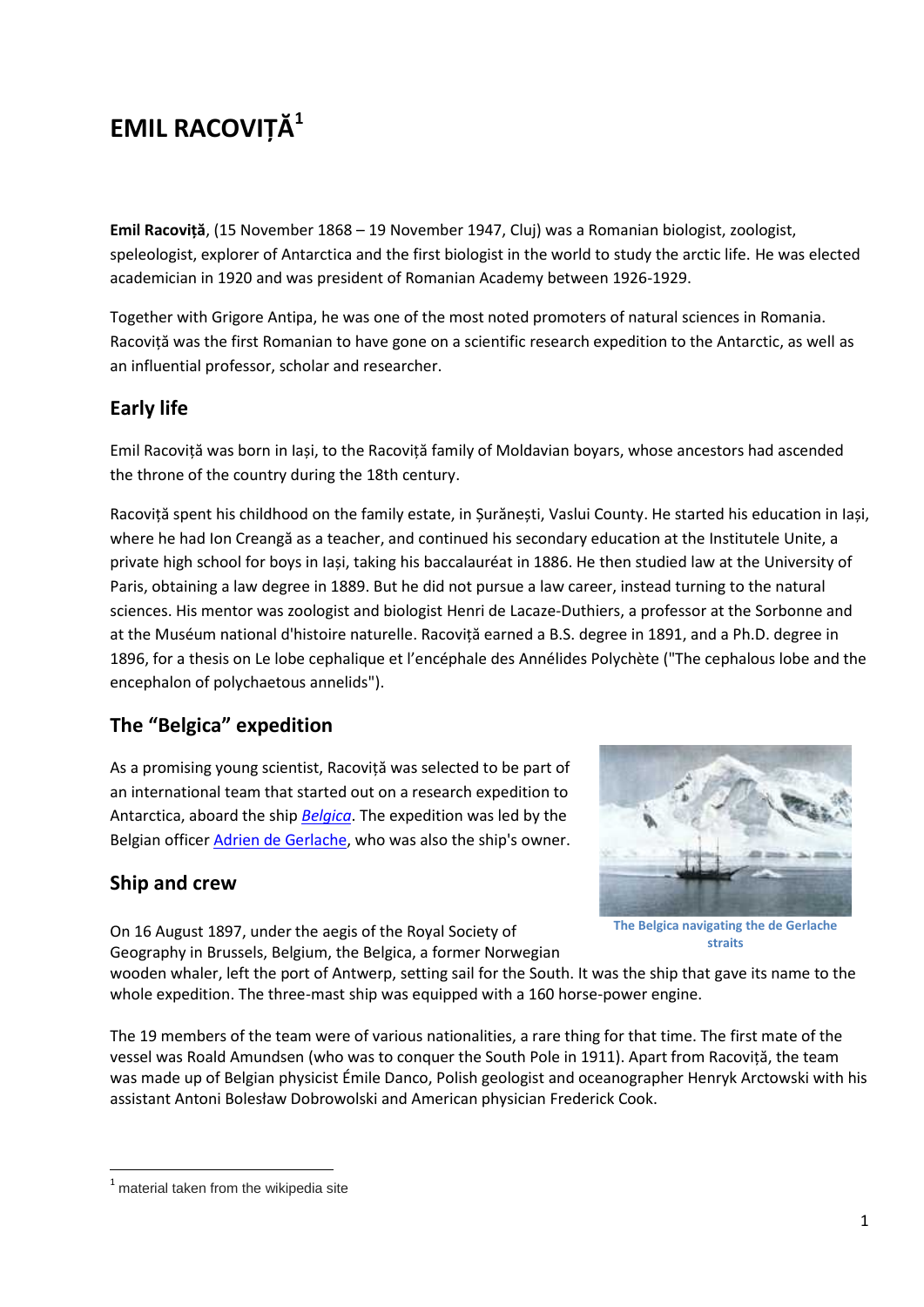#### **Scientific work**



**Emil Racoviță on board of Belgica at the end of the polar winter, Antarctica.**

The team left the deck of the ship 22 times, in order to collect scientific data, to conduct investigations and experiments. Racoviță was the first researcher to collect botanical and zoological samples from areas beyond the Antarctic Circle.

Belgica made the first daily meteorological recordings and measurements in Antarctica, every hour, for a whole year. The scientists also collected information on oceanic currents and terrestrial magnetism, with as many as 10 volumes of scientific conclusions being published at the end of the expedition, which was

considered a success.

## **The 1898 obstacles**

The expedition encountered several hardships. Between 10 March 1898 and 14 March 1899, Belgica was caught between ice blocks, making it impossible to sail any further. It was a difficult year for the whole team. For instance, the crew had to carve a 75-meter-long canal through a 6 meter-thick layer of ice, in order to generate a waterway by which to sail to a navigable body of water.

Belgica returned to Europe in 1899 without two team-members, who had died during the expedition: a young Belgian mariner and Émile Danco.

Racoviță's diary, published in 1899, makes mention of the difficulties that the team-members had to endure. Photos of the time show that he was hardly recognisable after returning from the expedition.

The results of his research were published in 1900, under the title La vie des animaux et des plantes dans l'Antarctique ("The life of animals and plants in Antarctica"). A year after his return, Racoviță was appointed director of the Banyuls-sur-Mer resort and editor of the review Archives de zoologie expérimentale et générale.

### **Later life**

Emil Racoviță continued his research, contributing to speleology and exploring over 1,400 caves in France, Spain, Algeria, Italy, and Slovenia. He is considered to be, together with René Jeannel, one of the founders of biospeleology. He was particularly interested in isopoda, of which he discovered many.

In 1919, Racoviță became head of the Biology Department at the Upper Dacia University (now the Babeș-Bolyai University) in Cluj. He founded the world's first Speleological Institute in 26 April 1920 there, first as a section which was, however, to function independently since 1956, with professor Constantin Motas. ISER (Institutul Speologic Emil Racoviță — Romanian for The Emil Racoviță Speleologic Institute), a branch of the Cluj institute was open in Bucharest. In 1920, he became a member of the Romanian Academy, and remained a major figure of scientific life in



**Statue of Emil Racoviță in Palma de Mallorca**